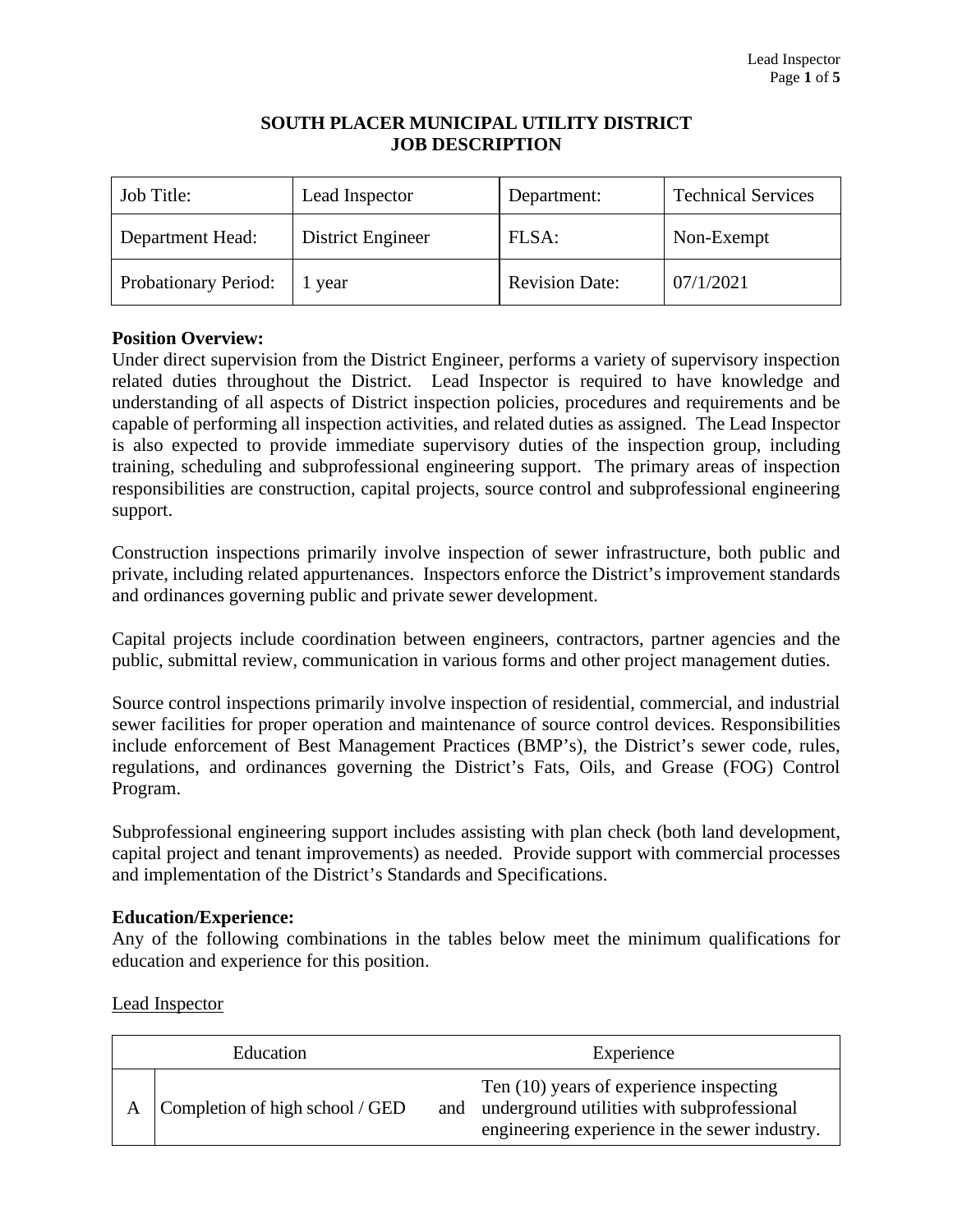| B | Associate Degree or higher from<br>an accredited College or<br>University, degree in Construction<br>Management or Engineering is<br>desired. |  | Five $(5)$ years of experience inspecting<br>and underground utilities with subprofessional<br>engineering experience in the sewer industry. |
|---|-----------------------------------------------------------------------------------------------------------------------------------------------|--|----------------------------------------------------------------------------------------------------------------------------------------------|
|---|-----------------------------------------------------------------------------------------------------------------------------------------------|--|----------------------------------------------------------------------------------------------------------------------------------------------|

## **Licenses and Certifications:**

| Position       |     | Certification                                                     |  |
|----------------|-----|-------------------------------------------------------------------|--|
| Lead Inspector |     | Valid California Class C Driver's License.                        |  |
|                | (2) | <b>CWEA Certification in Collection System Maintenance at the</b> |  |
|                |     | Grade III Level within a year.                                    |  |
|                | (3) | Completion of English 1A (grade of C or better) is required       |  |
|                |     | within 12 months of appointment. English 1A requirement may       |  |
|                |     | be substituted by an equivalent course, as determined by the      |  |
|                |     | Department Head.                                                  |  |

# **Knowledge and Abilities:**

This is a supervisor position. It is distinguishable from the Inspector positions by level of responsibility, complexity of duties assigned, and independence of action taken. Employees at this level are required to be fully trained in all procedures related to assigned areas of responsibility.

## Knowledge of:

- 1. Principles of planning, scheduling, coordinating, goal setting and completing assignments.
- 2. Principles of leadership, training, and supervision.
- 3. District Standard Specifications and Improvement Standards for Sanitary Sewers.
- 4. District policies and procedures.
- 5. Principles for the operation, maintenance, construction, inspection, and repair of sanitary sewer systems.
- 6. Safe work practices as defined by Cal-OSHA.
- 7. Sewer construction principles, practices, methods, techniques, and terminology.
- 8. Principles and practices of the effective FOG control programs, including the inspection of grease control devices and food service establishments.
- 9. Business letter writing formats and technical report preparation. English usage, spelling, punctuation, and grammar.
- 10. The State General Wastewater Discharge requirements (GWDR) and the District's Sewer System Management Plan (SSMP).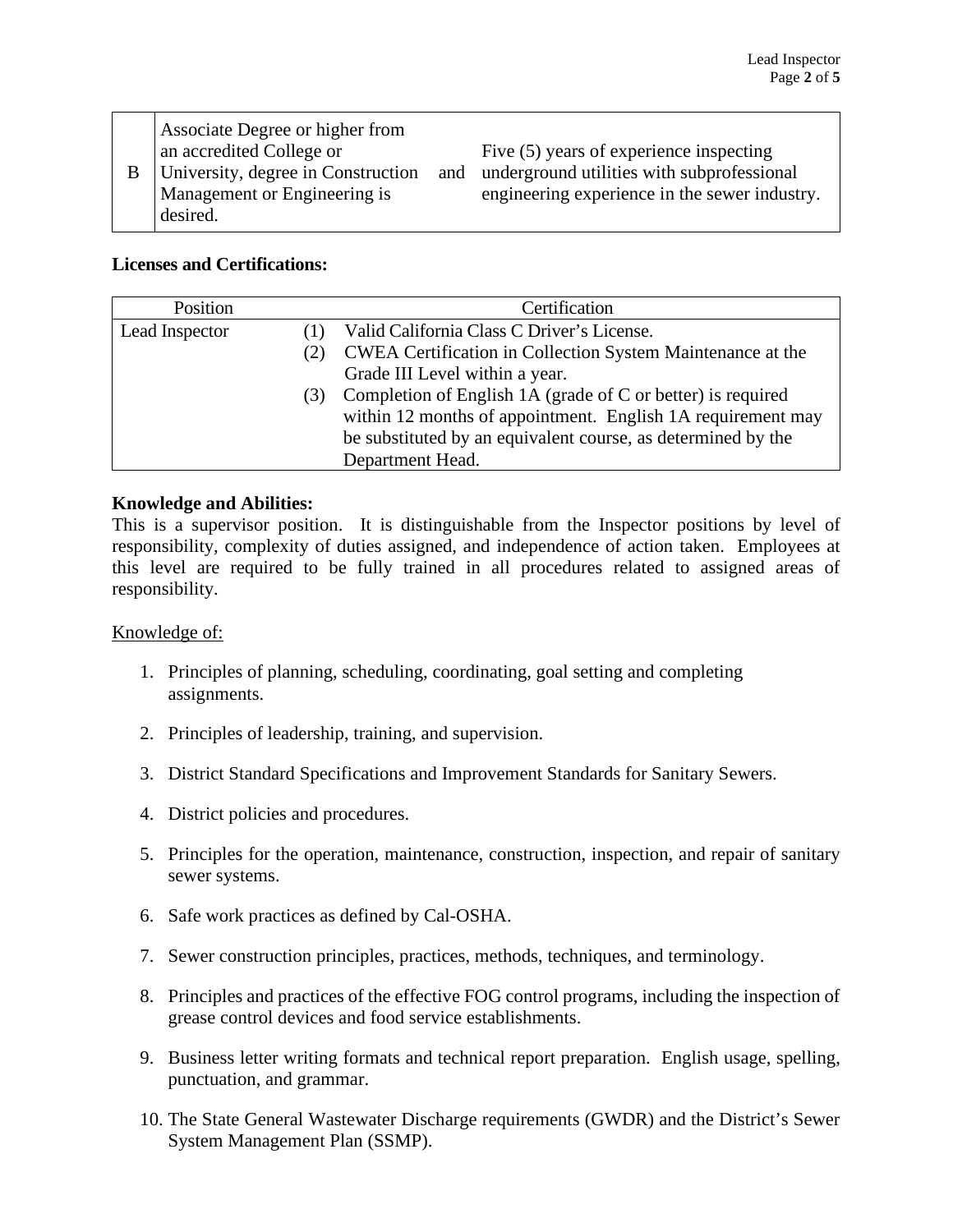- 11. Personnel evaluations and progress assignments.
- 12. District safety program and personnel policies.
- 13. The District's Mission, Vision and Core Values.

### Ability to:

- 1. Build and maintain positive working relationships with co-workers, other employees and the public using principles of good customer service.
- 2. Organize, assign, and review and document the work of assigned Inspectors; coordinate with TSD's engineering group, other departments, agencies, and contractors related to the work.
- 3. Record daily activities and maintain work-related records; provide recommendations for budget planning; provide information to District Engineer for employee performance evaluations.
- 4. Follow direction, complete assignments, and hold accountable the personnel performing the work.
- 5. Create and maintain training programs for Inspectors.
- 6. Communicate effectively both orally and in writing internally, and to other public agencies, contractors, and the public.
- 7. Direct contractors regarding District requirements for sewer construction.
- 8. Respond to common inquires or complaints from customers, contractors, owners, and the public.
- 9. Maintain accurate and complete records of all work performed in writing and in software applications.
- 10. Prepare letters and notifications to contractors and establishments regarding compliance with District requirements.
- 11. Use modern office equipment and software, such as the use of common word processing, spreadsheet, database applications, computerized maintenance management software, and CCTV inspection software.
- 12. Attend and facilitate meetings with residents, business owners, contractors, and developers as necessary.
- 13. Perform mathematical computations required in determining pipe/slope, pipe testing, basic volumes, and surveyor stationing data.
- 14. Enforce the District's standards and specifications, sewer code, rules, regulations, and ordinances.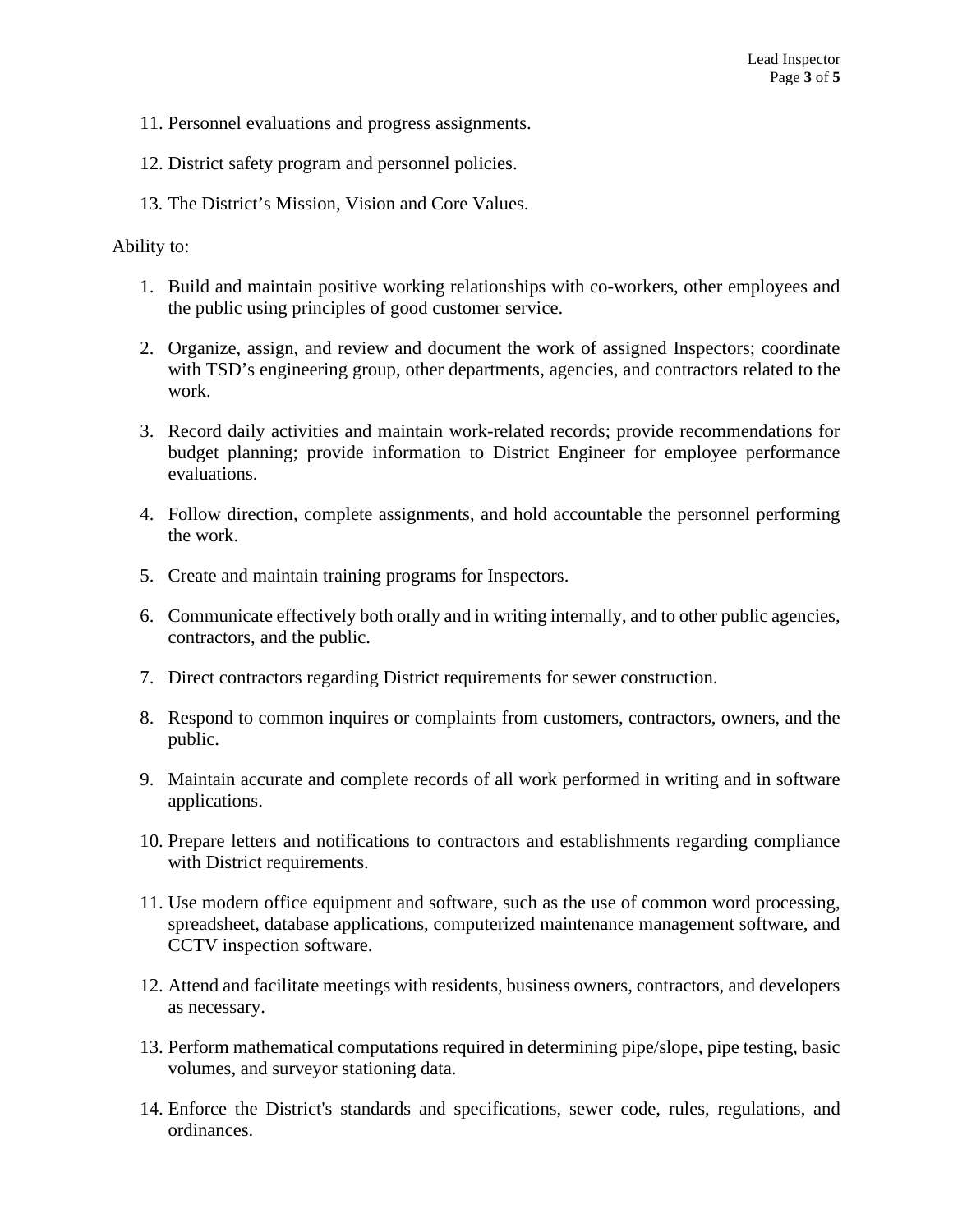- 15. Read and interpret maps and engineering drawings.
- 16. Provide plan review and engineering support as needed.
- 17. Provide project management support for the District's capital projects, including, but not limited to, submittal review, and project management duties.
- 18. Perform inspection of sewer infrastructure including interceptor lines, trunk lines, collector sewers, pump stations, sewer laterals, property line cleanouts, and building sewers for new residences and structures.
- 19. Perform inspections of grease control devices, sand/oil separators, and food service establishments.
- 20. Monitor and enforce Best Management Practices (BMP's) for the control of Fats, Oils and Grease (FOG) and other illicit discharges into the District's sewer system.
- 21. Implement quality control measures to ensure records are accurate and complete.
- 22. Locate and mark District facilities as required through the Underground Service Alert system (utility location).

### **Physical Demands and Working Environment:**

The physical demands described herein are representative of those that must be met by an employee to successfully perform the essential functions of this job. Reasonable accommodations may be made to enable individuals with disabilities to perform the essential job functions. Employees must have the ability to safely perform the necessary functions of the position with reasonable accommodation unless such accommodation is impracticable or otherwise presents a safety hazard for other employees or the general public.

#### Specific Physical Requirements to Perform Duties:

- a. Capable of meeting the basic job duties as defined in Physical Demand Assessment PD-103.
- b. Stand, walk, reach with hands and arms, stoop, or kneel.
- a. Kneel and squat to review work.
- b. Sit at a computer workstation for extended periods of time and occasionally climb a flight of stairs. Perform simple and power grasping, pushing pulling, and fine manipulation.
- c. Ability to carry equipment for field work.
- d. Occasionally work on rough, uneven, and slippery surfaces, occasionally working around machinery with moving parts or stationery equipment with exposure to noise.
- e. Climb up and down ramps and ladders.